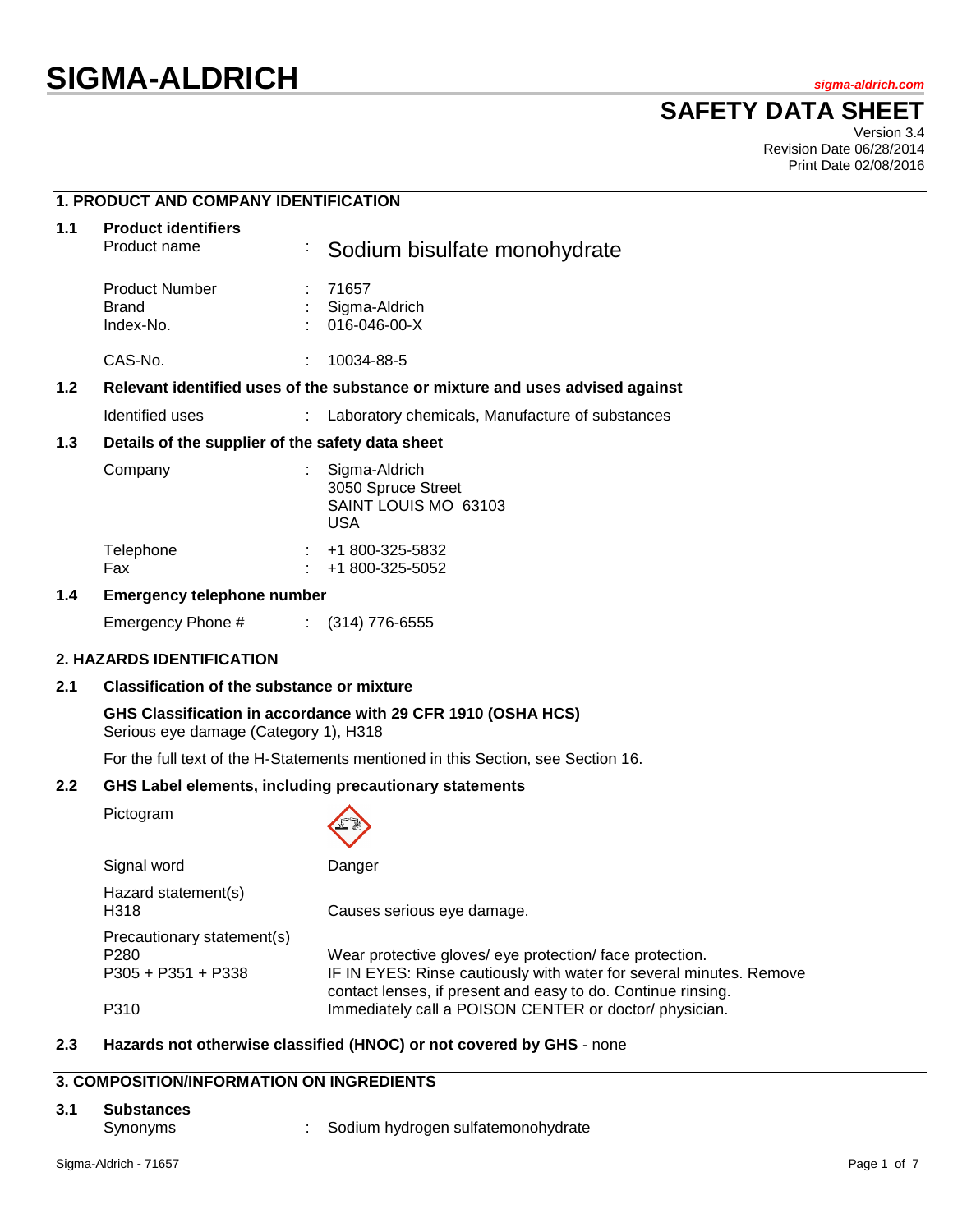| Formula          | : $HNAO4S·H2O$     |
|------------------|--------------------|
| Molecular Weight | : $138.08$ g/mol   |
| CAS-No.          | $: 10034 - 88 - 5$ |
| EC-No.           | $: 231 - 665 - 7$  |
| Index-No.        | $: 016-046-00-X$   |
|                  |                    |

#### **Hazardous components**

| Component                                                                        | l Classification | Concentration |
|----------------------------------------------------------------------------------|------------------|---------------|
| Sodium bisulfate monohydrate                                                     |                  |               |
|                                                                                  | Eye Dam. 1; H318 |               |
| For the full text of the H-Statements mentioned in this Section, see Section 16. |                  |               |

#### **4. FIRST AID MEASURES**

#### **4.1 Description of first aid measures**

#### **General advice**

Consult a physician. Show this safety data sheet to the doctor in attendance.Move out of dangerous area.

#### **If inhaled**

If breathed in, move person into fresh air. If not breathing, give artificial respiration. Consult a physician.

## **In case of skin contact**

Wash off with soap and plenty of water. Consult a physician.

#### **In case of eye contact**

Rinse thoroughly with plenty of water for at least 15 minutes and consult a physician.

#### **If swallowed**

Never give anything by mouth to an unconscious person. Rinse mouth with water. Consult a physician.

## **4.2 Most important symptoms and effects, both acute and delayed**

The most important known symptoms and effects are described in the labelling (see section 2.2) and/or in section 11

## **4.3 Indication of any immediate medical attention and special treatment needed** no data available

## **5. FIREFIGHTING MEASURES**

## **5.1 Extinguishing media**

#### **Suitable extinguishing media**

Use water spray, alcohol-resistant foam, dry chemical or carbon dioxide.

- **5.2 Special hazards arising from the substance or mixture** Sulphur oxides, Sodium oxides
- **5.3 Advice for firefighters** Wear self contained breathing apparatus for fire fighting if necessary.
- **5.4 Further information** no data available

## **6. ACCIDENTAL RELEASE MEASURES**

## **6.1 Personal precautions, protective equipment and emergency procedures**

Use personal protective equipment. Avoid dust formation. Avoid breathing vapours, mist or gas. Ensure adequate ventilation. Evacuate personnel to safe areas. Avoid breathing dust. For personal protection see section 8.

## **6.2 Environmental precautions**

Do not let product enter drains.

## **6.3 Methods and materials for containment and cleaning up**

Pick up and arrange disposal without creating dust. Sweep up and shovel. Keep in suitable, closed containers for disposal.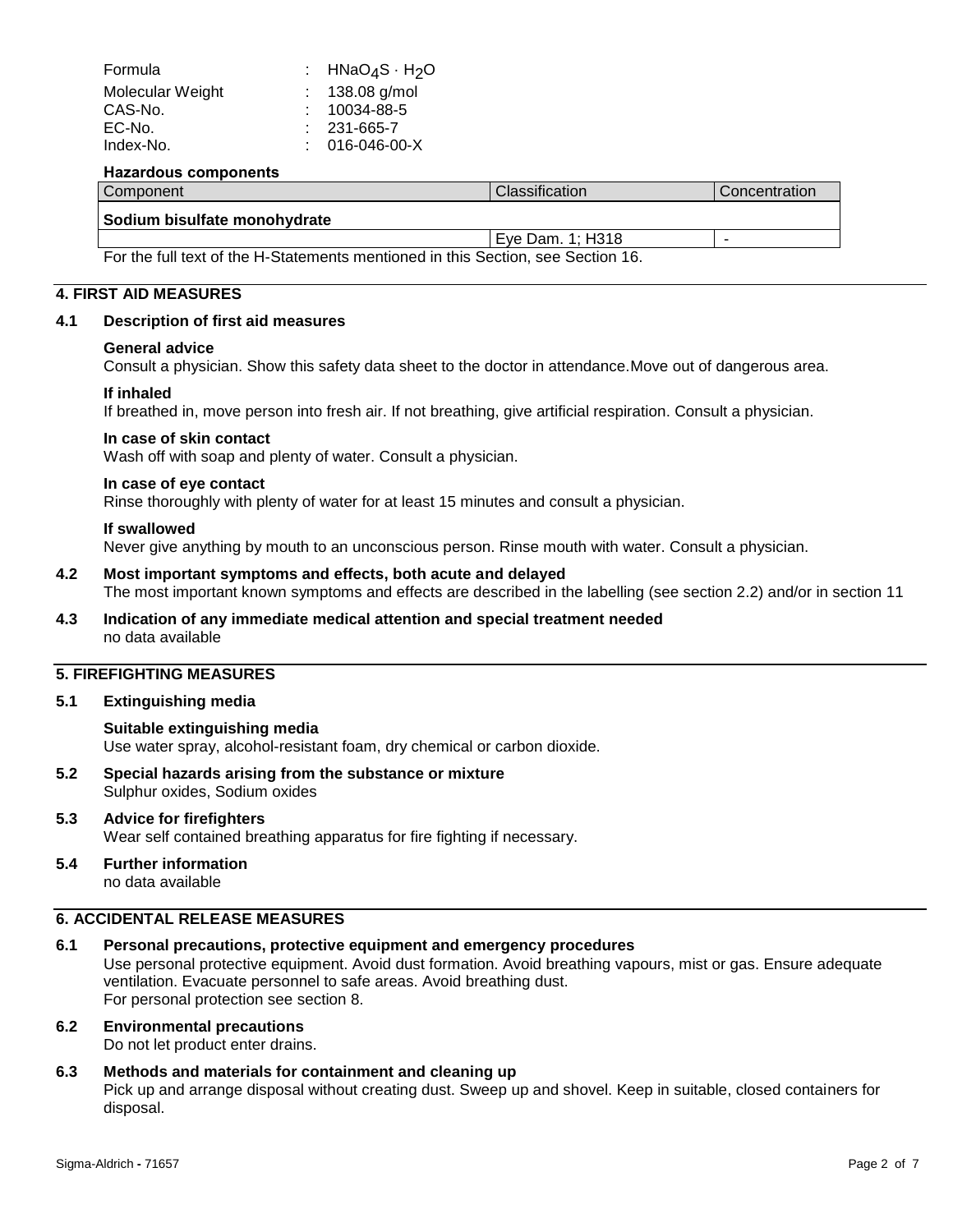For disposal see section 13.

## **7. HANDLING AND STORAGE**

## **7.1 Precautions for safe handling**

Avoid formation of dust and aerosols. Provide appropriate exhaust ventilation at places where dust is formed. For precautions see section 2.2.

## **7.2 Conditions for safe storage, including any incompatibilities** Keep container tightly closed in a dry and well-ventilated place.

Moisture sensitive.

## **7.3 Specific end use(s)**

Apart from the uses mentioned in section 1.2 no other specific uses are stipulated

## **8. EXPOSURE CONTROLS/PERSONAL PROTECTION**

## **8.1 Control parameters**

## **Components with workplace control parameters** Contains no substances with occupational exposure limit values.

## **8.2 Exposure controls**

## **Appropriate engineering controls**

Handle in accordance with good industrial hygiene and safety practice. Wash hands before breaks and at the end of workday.

## **Personal protective equipment**

## **Eye/face protection**

Face shield and safety glasses Use equipment for eye protection tested and approved under appropriate government standards such as NIOSH (US) or EN 166(EU).

#### **Skin protection**

Handle with gloves. Gloves must be inspected prior to use. Use proper glove removal technique (without touching glove's outer surface) to avoid skin contact with this product. Dispose of contaminated gloves after use in accordance with applicable laws and good laboratory practices. Wash and dry hands.

Full contact Material: Nitrile rubber Minimum layer thickness: 0.11 mm Break through time: 480 min Material tested:Dermatril® (KCL 740 / Aldrich Z677272, Size M)

Splash contact Material: Nitrile rubber Minimum layer thickness: 0.11 mm Break through time: 480 min Material tested:Dermatril® (KCL 740 / Aldrich Z677272, Size M)

data source: KCL GmbH, D-36124 Eichenzell, phone +49 (0)6659 87300, e-mail sales@kcl.de, test method: EN374

If used in solution, or mixed with other substances, and under conditions which differ from EN 374, contact the supplier of the CE approved gloves. This recommendation is advisory only and must be evaluated by an industrial hygienist and safety officer familiar with the specific situation of anticipated use by our customers. It should not be construed as offering an approval for any specific use scenario.

## **Body Protection**

Complete suit protecting against chemicals, The type of protective equipment must be selected according to the concentration and amount of the dangerous substance at the specific workplace.

## **Respiratory protection**

Where risk assessment shows air-purifying respirators are appropriate use a full-face particle respirator type N100 (US) or type P3 (EN 143) respirator cartridges as a backup to engineering controls. If the respirator is the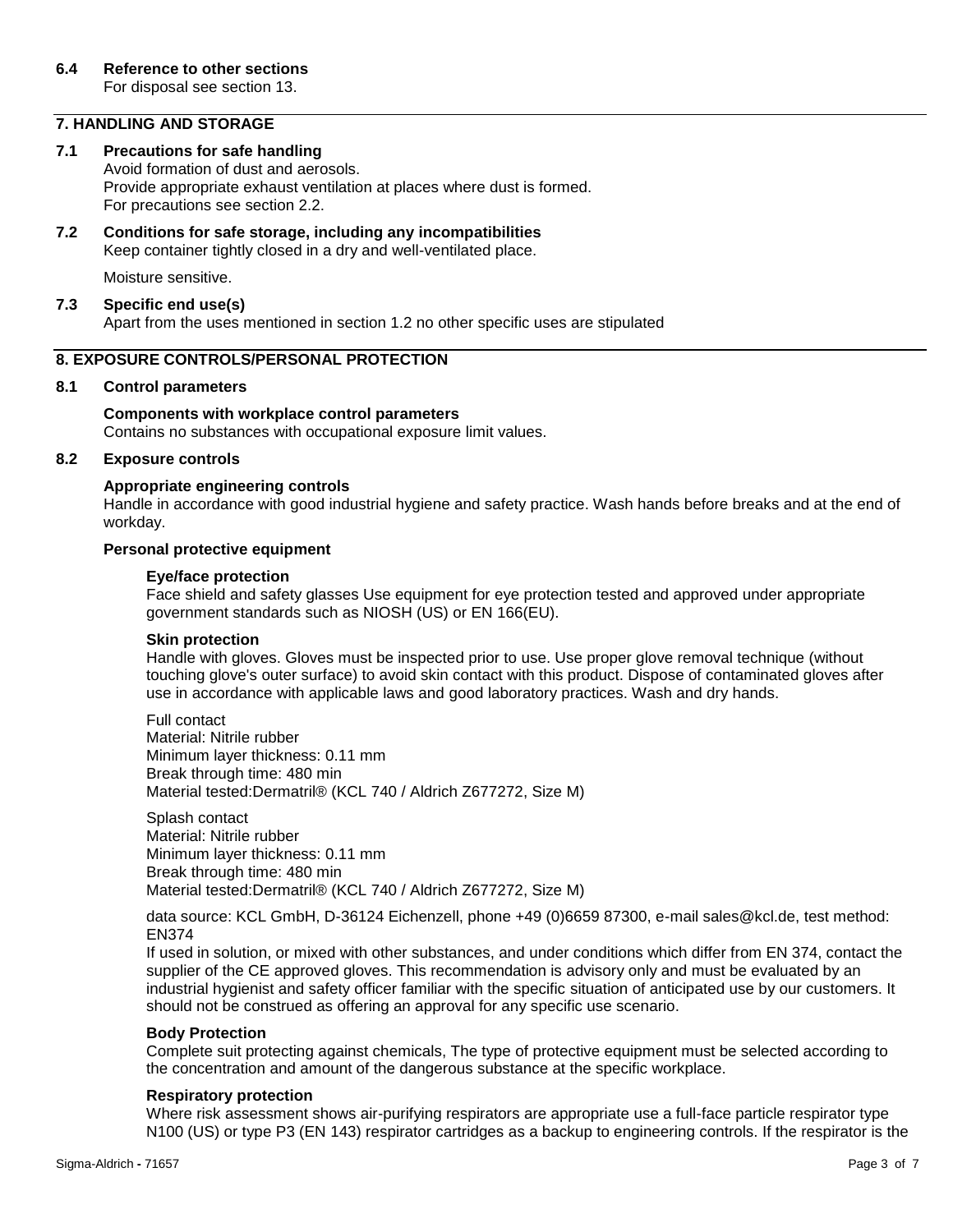sole means of protection, use a full-face supplied air respirator. Use respirators and components tested and approved under appropriate government standards such as NIOSH (US) or CEN (EU).

## **Control of environmental exposure**

Do not let product enter drains.

## **9. PHYSICAL AND CHEMICAL PROPERTIES**

## **9.1 Information on basic physical and chemical properties**

|     | a) | Appearance                                         | Form: crystalline<br>Colour: light yellow |
|-----|----|----------------------------------------------------|-------------------------------------------|
|     | b) | Odour                                              | no data available                         |
|     | c) | <b>Odour Threshold</b>                             | no data available                         |
|     | d) | pH                                                 | no data available                         |
|     | e) | Melting point/freezing<br>point                    | no data available                         |
|     | f) | Initial boiling point and<br>boiling range         | no data available                         |
|     | g) | Flash point                                        | not applicable                            |
|     | h) | Evapouration rate                                  | no data available                         |
|     | i) | Flammability (solid, gas)                          | no data available                         |
|     | j) | Upper/lower<br>flammability or<br>explosive limits | no data available                         |
|     | k) | Vapour pressure                                    | no data available                         |
|     | I) | Vapour density                                     | no data available                         |
|     | m) | Relative density                                   | 2.103 g/cm3                               |
|     | n) | Water solubility                                   | no data available                         |
|     | O) | Partition coefficient: n-<br>octanol/water         | no data available                         |
|     | p) | Auto-ignition<br>temperature                       | no data available                         |
|     | q) | Decomposition<br>temperature                       | no data available                         |
|     | r) | Viscosity                                          | no data available                         |
|     | s) | <b>Explosive properties</b>                        | no data available                         |
|     | t) | Oxidizing properties                               | no data available                         |
| 9.2 |    | Other safety information                           |                                           |

## no data available

## **10. STABILITY AND REACTIVITY**

- **10.1 Reactivity** no data available
- **10.2 Chemical stability** Stable under recommended storage conditions.
- **10.3 Possibility of hazardous reactions** no data available
- **10.4 Conditions to avoid** no data available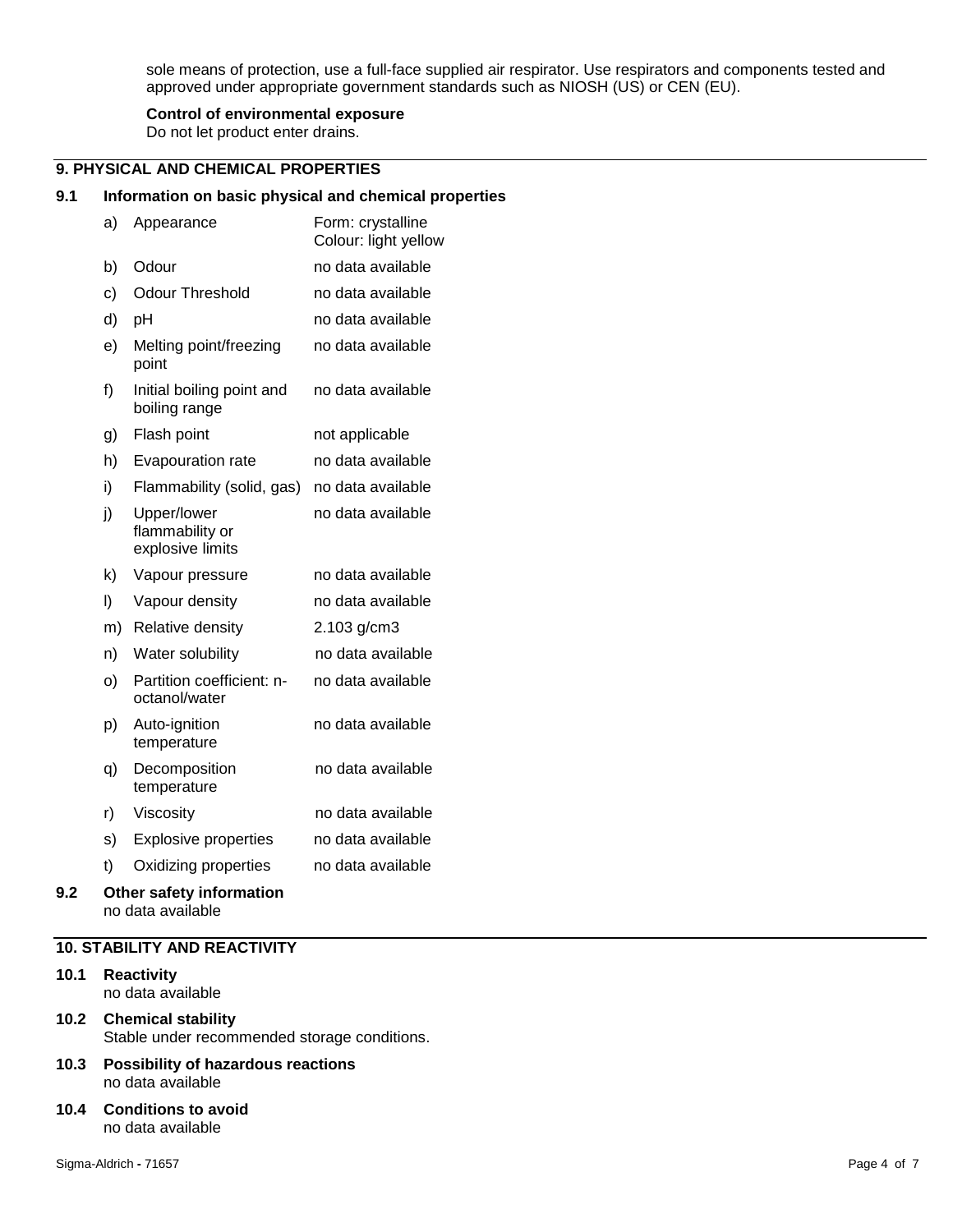## **10.5 Incompatible materials** Strong bases, Strong oxidizing agents

**10.6 Hazardous decomposition products** Other decomposition products - no data available In the event of fire: see section 5

## **11. TOXICOLOGICAL INFORMATION**

## **11.1 Information on toxicological effects**

#### **Acute toxicity**

LD50 Oral - rat - 2,490 mg/kg

Inhalation: no data available

Dermal: no data available

no data available

#### **Skin corrosion/irritation**

Skin - rabbit Result: No skin irritation

**Serious eye damage/eye irritation** Eyes - rabbit Result: Severe eye irritation

**Respiratory or skin sensitisation** no data available

#### **Germ cell mutagenicity** no data available

#### **Carcinogenicity**

- IARC: No component of this product present at levels greater than or equal to 0.1% is identified as probable, possible or confirmed human carcinogen by IARC.
- ACGIH: No component of this product present at levels greater than or equal to 0.1% is identified as a carcinogen or potential carcinogen by ACGIH.
- NTP: No component of this product present at levels greater than or equal to 0.1% is identified as a known or anticipated carcinogen by NTP.
- OSHA: No component of this product present at levels greater than or equal to 0.1% is identified as a carcinogen or potential carcinogen by OSHA.

## **Reproductive toxicity**

no data available

no data available

**Specific target organ toxicity - single exposure** no data available

**Specific target organ toxicity - repeated exposure** no data available

**Aspiration hazard** no data available

## **Additional Information**

RTECS: VZ1870000

To the best of our knowledge, the chemical, physical, and toxicological properties have not been thoroughly investigated.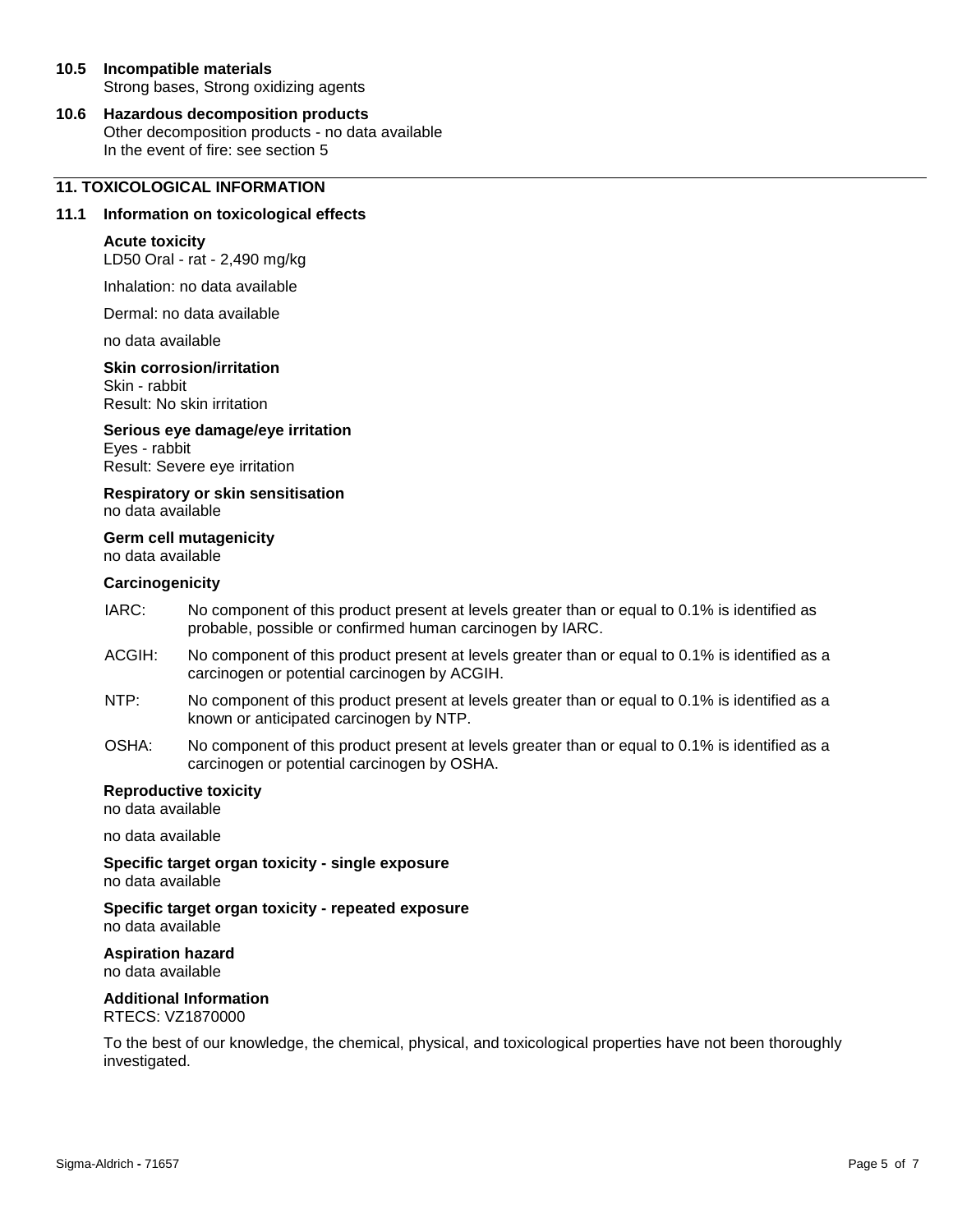## **12. ECOLOGICAL INFORMATION**

## **12.1 Toxicity**

no data available

- **12.2 Persistence and degradability** no data available
- **12.3 Bioaccumulative potential** no data available
- **12.4 Mobility in soil** no data available
- **12.5 Results of PBT and vPvB assessment** PBT/vPvB assessment not available as chemical safety assessment not required/not conducted

## **12.6 Other adverse effects**

no data available

## **13. DISPOSAL CONSIDERATIONS**

## **13.1 Waste treatment methods**

## **Product**

Offer surplus and non-recyclable solutions to a licensed disposal company. Contact a licensed professional waste disposal service to dispose of this material.

## **Contaminated packaging**

Dispose of as unused product.

## **14. TRANSPORT INFORMATION**

## **DOT (US)**

UN number: 3260 Class: 8 Packing group: III Proper shipping name: Corrosive solid, acidic, inorganic, n.o.s. (Sodium bisulfate monohydrate) Marine pollutant: No Poison Inhalation Hazard: No

## **IMDG**

UN number: 3260 Class: 8 Packing group: III EMS-No: F-A, S-B Proper shipping name: CORROSIVE SOLID, ACIDIC, INORGANIC, N.O.S. (Sodium bisulfate monohydrate) Marine pollutant: No

## **IATA**

UN number: 3260 Class: 8 Packing group: III Proper shipping name: Corrosive solid, acidic, inorganic, n.o.s. (Sodium bisulfate monohydrate)

## **15. REGULATORY INFORMATION**

#### **SARA 302 Components**

SARA 302: No chemicals in this material are subject to the reporting requirements of SARA Title III, Section 302.

## **SARA 313 Components**

SARA 313: This material does not contain any chemical components with known CAS numbers that exceed the threshold (De Minimis) reporting levels established by SARA Title III, Section 313.

> CAS-No. 10034-88-5

## **SARA 311/312 Hazards**

Acute Health Hazard

## **Massachusetts Right To Know Components**

No components are subject to the Massachusetts Right to Know Act.

## **Pennsylvania Right To Know Components**

Sodium bisulfate monohydrate